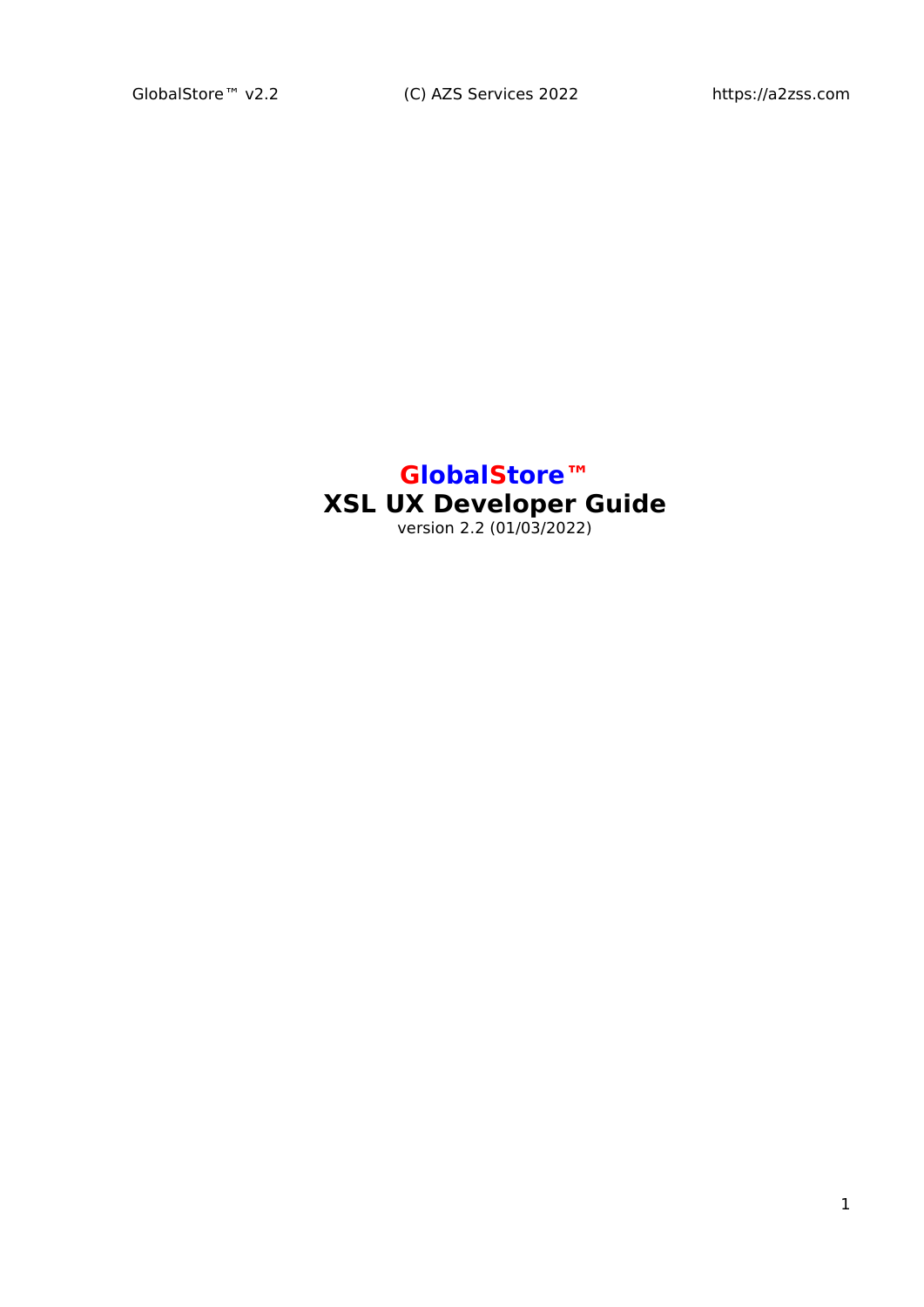# **Contents**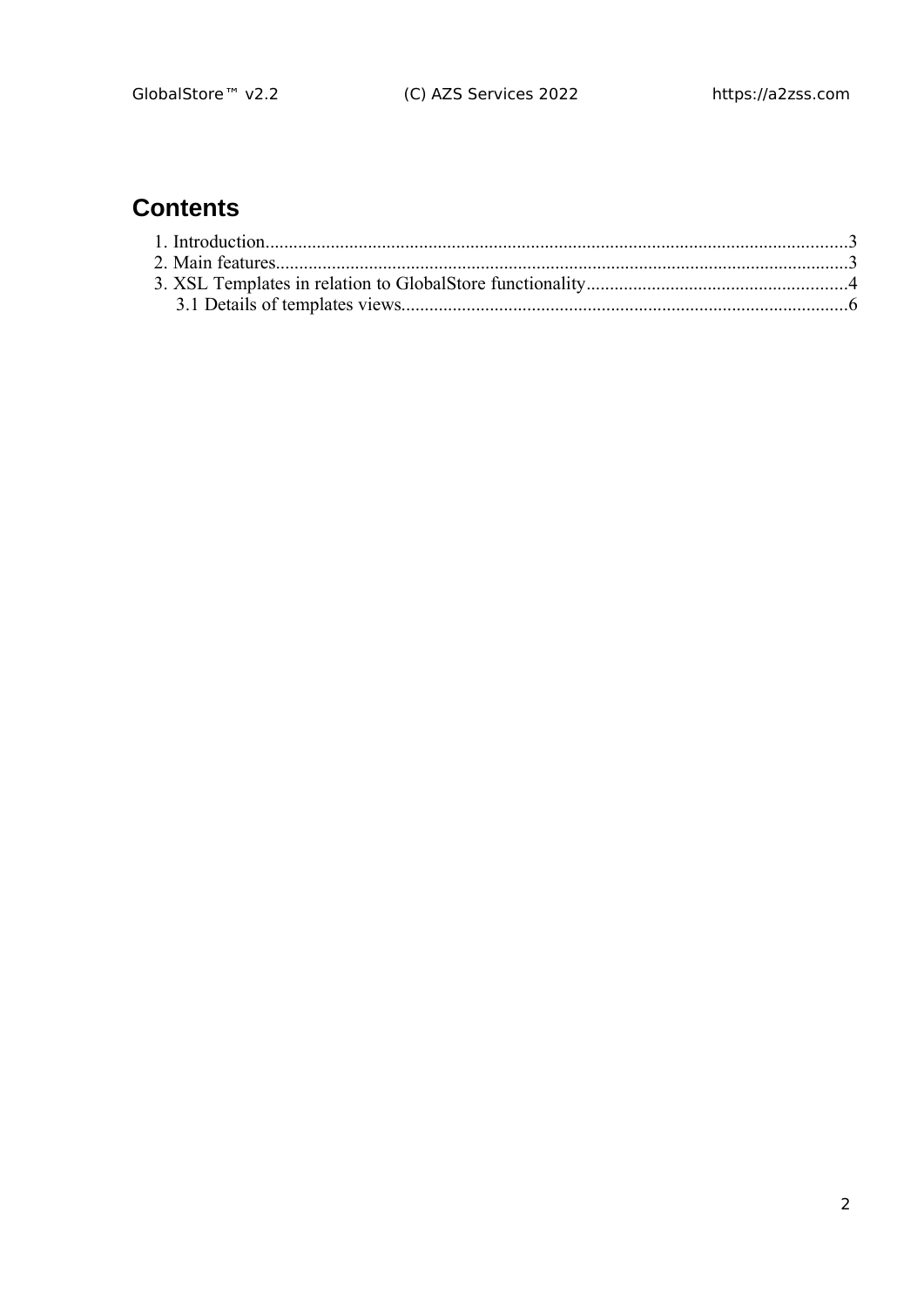### <span id="page-2-1"></span>**1. Introduction**

GlobalStore™ is an webshop application with shopping cart and basic order processing including online credit card payments via iPayServlet (at processor), bank link to internet banking (u-net, hansa-net etc), and others on request. The future releases may contain additional functionality like payments via other gateways or links.

## <span id="page-2-0"></span>**2. Main features**

- Shopping cart/order processing
- Product search, group browsing, new products, offers
- Automatic email to customer support (order notification)
- On-line credit card payments (via iPayServlet interface protocol version 0,1,2)
- Customer/account registration
- Display prices to user in multiple currencies (depending language/region preferences)
- Localized prices for locales/languages
- Customer order history
- Discounts: promotion coupons, fixed customer discounts
- Shipping: calculation of shipping based weight and country, multiple shipping services possible
- Sales/VAT tax calculation, multiple item rates, exports, EU residents and VAT regitered
- Customs tax calculation for export orders (if order is above customs floor limit)
- Multi language support (English, Estonian, others may be configured and translated through administration interface
- Item quantity management, reservation on order.
- Image database/management/upload
- Full administration: order tracking/management, user management , product management,
	- taxes, languages/locales, settings, locales, shipping, coupons, currencies and rates
- Additional features on request
- Supports custom designed themes by user design or description, using customized XSL stylesheet and CSS styles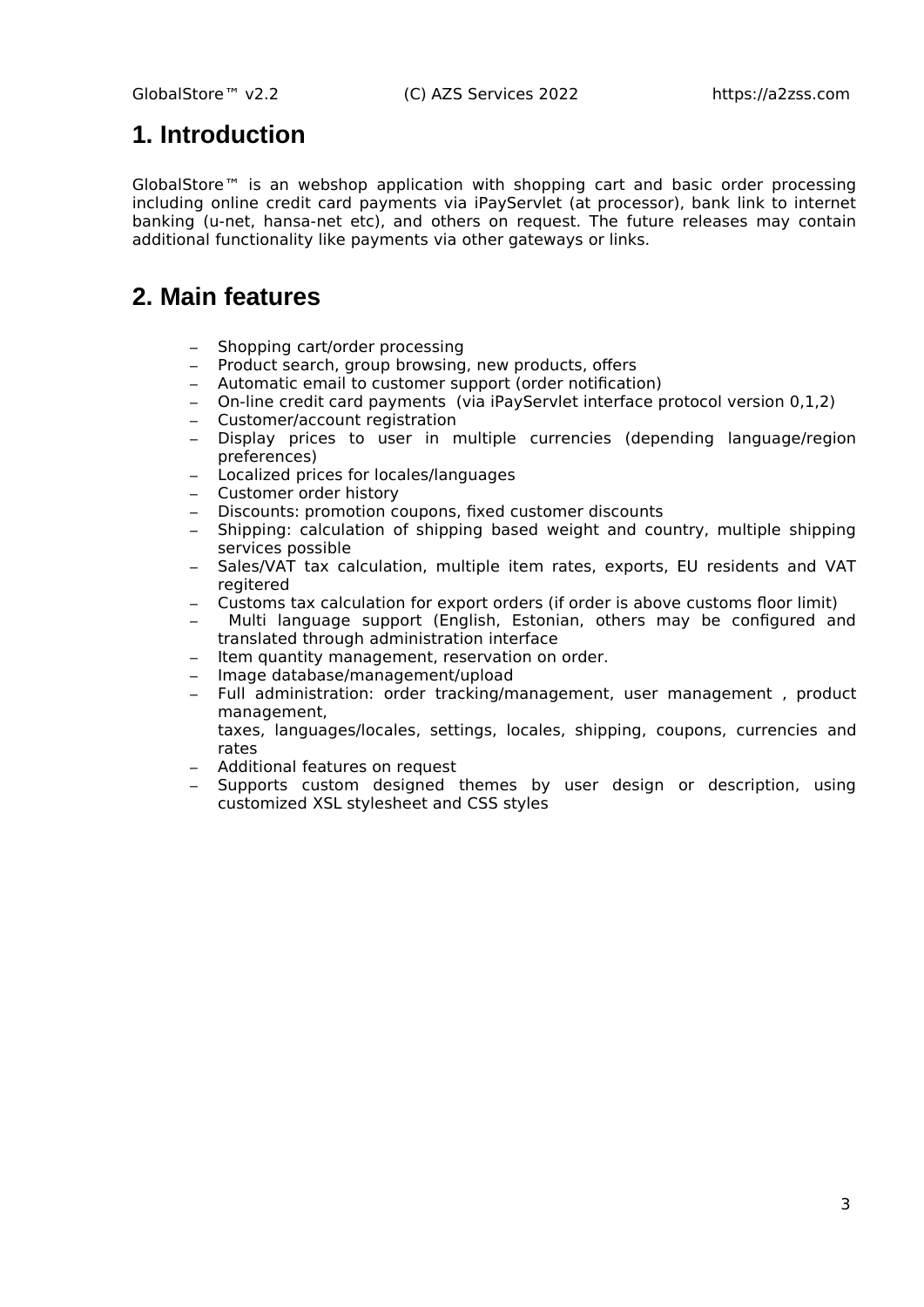#### <span id="page-3-0"></span>**3. XSL Templates in relation to GlobalStore functionality**

Whole XSL rendring system is combined with three XSL files:

main.xsl – main xsl template to rendering user views admin.xsl – xsl template to rendere adminitrative only views base.xsl – contains common finctionalities and subtemplates shared by both above

Both main and admin xsl imports base.xsl to use shared subtemples as necessary. **<xsl:import href**=*"base.xsl"***/>**

if there is custom base xsl name it with prefix like in main **<xsl:import href**=*"theme1.base.xsl"***/>**

Note if actively developing on server if making changes to base.xsl to reflect them in main.xsl touch also main.xsl that both get reloaded by server.

Typically no changes needed on admin.xsl as administrative layout and functionality is only for sop administrator and rarely needs changes. So in following we'll focus on user layouts and main.xsl.

For custom themes or merchant custom telplates template names can have theme name prefix eg: theme1.main.xsl or similar. Theme is then configured in shop settings to be used.

In main.xsl there root template

```
<xsl:template match="/">
      <xsl:call-template name="page"/>
</xsl:template>
```
calls template page in base.xsl that then implements general html layout headers, trailers etc so Your generic layout will be implemented in page template in base.xsl.

Inside page is called sub-template for content section depending on what content needs to be displayed this is implemented in main.xsl template selectView. For users following content pages can be shown depending on URLs its opens:

```
<xsl:template name="selectView">
<xsl:choose>
<xsl:when test="Page/actionObject/viewName='shelfView'">
      <xsl:call-template name="shelfView"/>
</xsl:when>
<xsl:when test="Page/actionObject/viewName='shelfItem'">
      <xsl:call-template name="itemView"/>
</xsl:when>
  <xsl:when test="Page/actionObject/viewName='cartView'">
      <xsl:call-template name="cartView"/>
</xsl:when>
<xsl:when test="Page/actionObject/viewName='orderPay'">
      <xsl:call-template name="orderPay"/>
</xsl:when>
<xsl:when test="Page/actionObject/viewName='orderCheckout'">
      <xsl:call-template name="orderCheckout"/>
</xsl:when>
<xsl:when test="Page/actionObject/viewName='orderView'">
       <xsl:call-template name="orderView"/>
</xsl:when>
<xsl:when test="Page/actionObject/viewName='loginView'">
      <xsl:call-template name="loginView"/>
</xsl:when>
<xsl:when test="Page/actionObject/viewName='registerView'">
      <xsl:call-template name="registerView"/>
```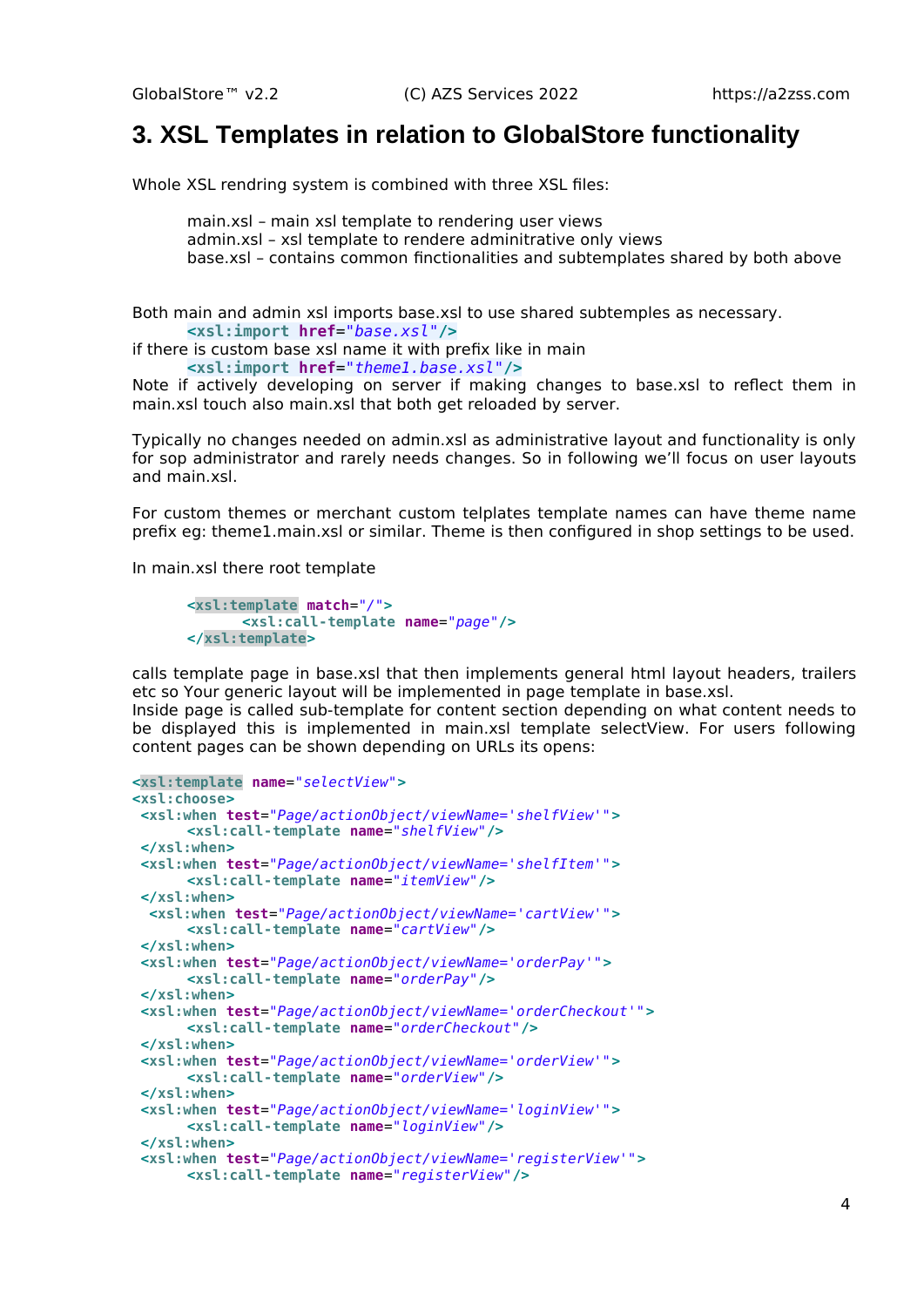```
</xsl:when>
<xsl:when test="Page/actionObject/viewName='orderListView'">
      <xsl:call-template name="orderListView"/>
</xsl:when>
<xsl:when test="Page/actionObject/viewName='error'">
            <xsl:call-template name="error"/>
</xsl:when>
<xsl:when test="Page/actionObject/viewName='passwordView'">
      <xsl:call-template name="passwordView"/>
</xsl:when>
<xsl:when test="Page/actionObject/viewName='resetPassView'">
      <xsl:call-template name="resetPassView"/>
</xsl:when>
  <xsl:when test="Page/actionObject/viewName='main'">
      <div class="head">
      <xsl:value-of select="Page/actionObject/message" disable-output-
escaping="yes"/>
     \langlediv></xsl:when>
  <xsl:when test="Page/actionObject/viewName='static'">
      <xsl:call-template name="staticcontent"/>
  </xsl:when>
<xsl:otherwise>
</xsl:otherwise>
</xsl:choose>
</xsl:template>
```
About sub-templates view name in xml template name of xsl:

**main –** welcome page, may have custom content

**shelfView** – implements shelf/listing of products by category selected or search results and pagination also may sutpport directly adding items to card with javascript etc.'

**itemView** – implements individual product view and supports adding this item to cart

**cartView** – implements displaying items in cart, modify quantities etc

**orderPay** – implements redirection form to start payment with bank or other eternal system, there most likely no changes needed if any then cosmetic.

**orderCheckout** – finalizing order and proceeding to payment or checkout. On this view order items are displayed and additionally user can change transport options and finally select payment method to complete order online or offline.

**orderListView** – user sees its made ordersin list and open order and pagination

**orderView** – user sees its made order, static content no actions

**loginView** – user login with password

**registerView** – intial user registration or update existing user data.

**error** – unexpected system error, static content

**passwordView** – user can change password

**resetPassView** – user can reset forgotten password using email

**static → staticcontent** – displays static html content from database as is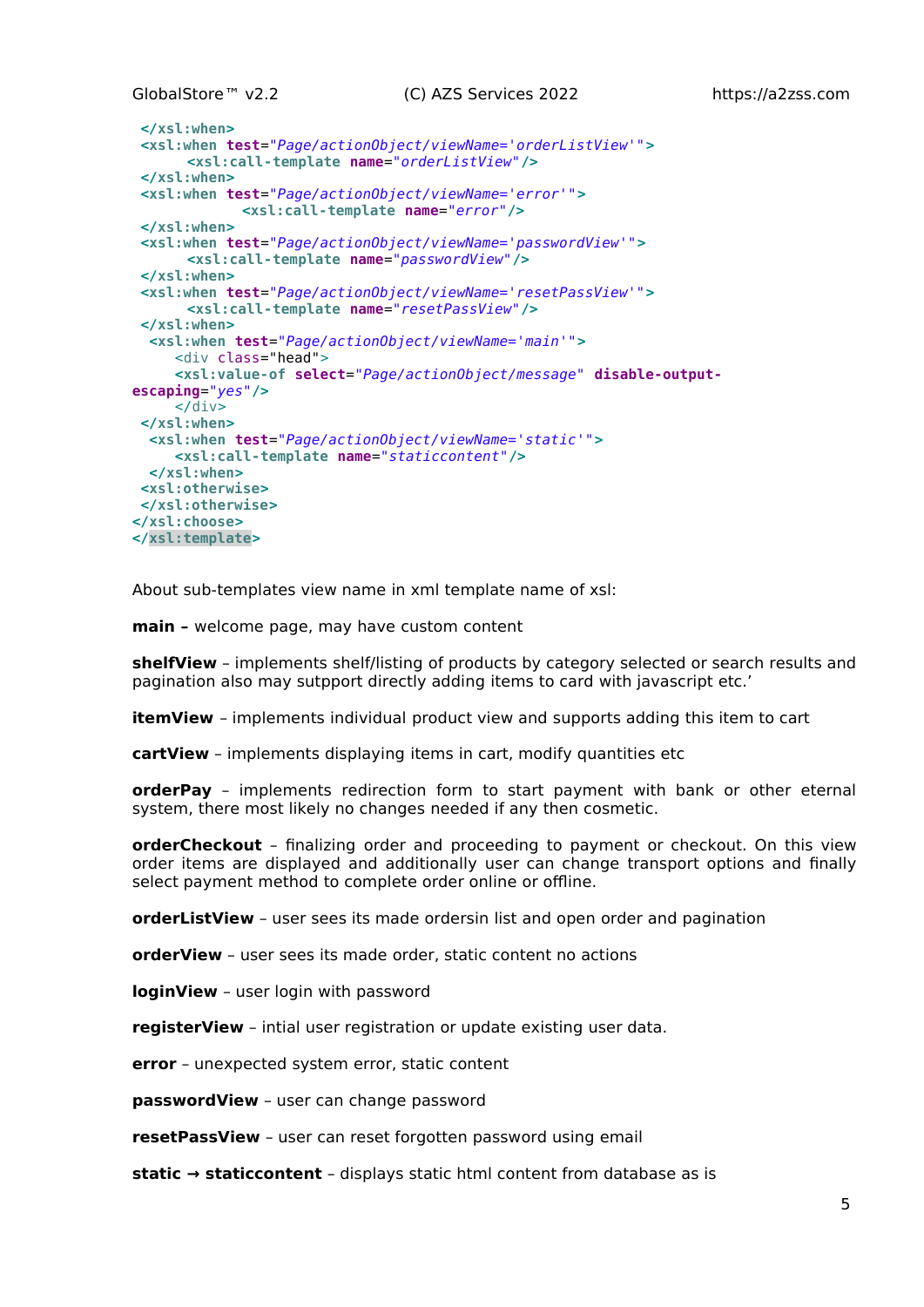So depending on what viewname is specified by shop core in xml xpath **/***Page/actionObject/viewName* then XSL renders that set of views as desired.

#### <span id="page-5-0"></span>**3.1 Details of templates views**

To full details of data available and forms and other content use explore default templates bundled with product and sample xml of each view for available dynamic data. Following is just logical guide to the most important features and data.

page – renders contents of most pages like menus and other useful information menuItems - renders what menus have been set up **<xsl:for-each select**=*"Page/menu/\*"***>** ….

dynamic metatags if any **<xsl:value-of select**=*"Page/metatags"* **disable-output-escaping** = *"yes"***/>**

dynamic header if any **<xsl:value-of select**=*"Page/header"* **disable-output-escaping** = *"yes"***/>**

a default product search from <form name="searchForm" action="shelf.do" method="POST">...

To access page specifix dynamic localized teexts see example templates, general xpath to render labels is *Page/labels/label[key='the text key']/label* example **<xsl:value-of select**=*"Page/labels/label[key='order.discount']/label"***/>**

typically each view also have a localized head message that xpath is **<xsl:value-of select**=*"Page/actionObject/message"***/>**

if a form is submitted and errors detected by server then resulting errors are in xpath *Page/actionObject*/errors/Error

etc

Inside page called templates:

**main** – just displays dynamic welcome message rest of contents static if desired.

**<xsl:value-of select**=*"Page/actionObject/message"* **disable-output-escaping**=*"yes"***/>**

if message contains xml then **disable-output-escaping**=*"yes"* if just text content then enable escaping

**shelfView** – renders list of products.

Iteration of items with for-each **<xsl:for-each select**=*"Page/actionObject/items//ShelfListItem"***>**

**itemView** renders individual product data. Product data object xpath is /*Page/actionObject*/item